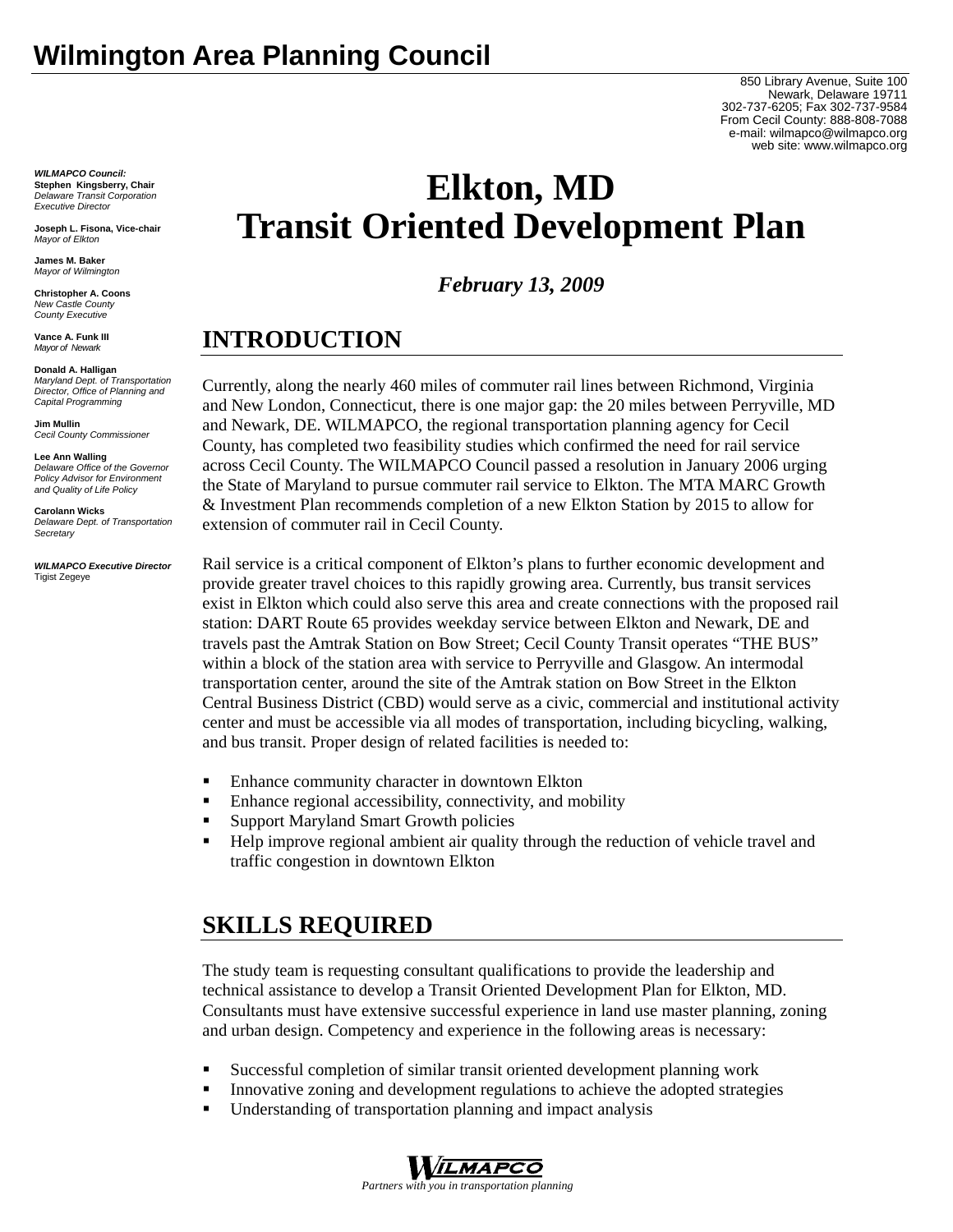- Understanding of principles of urban design, as applied to historic communities
- **•** Demonstrated ability to build consensus and to develop detailed plan implementation strategies

### **SCOPE OF WORK**

### *Identify Issues, Opportunities and Constraints*

This project seeks to contribute to the revitalization of the traditional and historic community of Elkton with the improvement of the community's Train Station. Elkton's compact mix of housing, businesses and institutions offers a unique opportunity to bring together all the characteristics that comprise a Transit-Oriented community. The potential sale and redevelopment of the Elk Lanes bowling alley site also offers opportunity to support TOD at an Elkton train station. Improved, convenient access by transit, walking and bicycling is essential, as is preparing for vehicular access needs and parking. Implementation of a train station improvement plan will strengthen Elkton's identity and focus attention on its function as a transit-oriented community.

### *Prepare Master Vision Plan*

The feasibility study should result in a concept plan for an Elkton Train Station near or at the historic station site. The plan should include all necessary roadway improvements, upgraded pedestrian, bicycle and bus amenities, expanded automobile parking areas and new rail facilities. The landscaping component should also include the addition of station art. The plan should address the potential for Transit-Oriented Development at and around the selected train station site.

### *Develop Traffic Circulation, Transit Access and Parking Plan*

The station also has the potential to serve as a transit hub for existing bus transit service. An internal circulation plan should be included that will limit automobile and bus interaction. The bus travel path should be designed to limit exposure to automobile parking areas. A parking plan which adds structured parking would have to consider a parking fee and the effect this may have on projected ridership.

#### *Develop Transit Supportive Land Use Recommendations*

The plan will include development scenarios for the station area to support the planned train station. The current inventory of infrastructure and land use will be assessed to determine how it supports a TOD development project. Land use recommendations should consider market demand for retail and higherdensity housing and employment. Analysis should examine impacts of existing zoning such as lot coverage, setbacks and height limits which may make transit supportive land use difficult to achieve and recommend new land use policy as required. Land use recommendations should promote the location of key services near the planned station to accommodate transit users.

#### *Implementation Policies*

The plan should include recommendations for implementation priorities, estimated cost, potential funding partnerships and project phasing. Ridership estimates should be developed using and/or amending projections from previous studies based upon the planned station and land use recommendations. Updated demographics projections, including the anticipated impact of BRAC will be part of the analysis.

#### *Public Participation*

Work will include educating the community and seeking participation through community meetings, workshops, project web site, and media coverage. Partners will include:

> **Planning Team** WILMAPCO

**Project Partners** Elkton Alliance